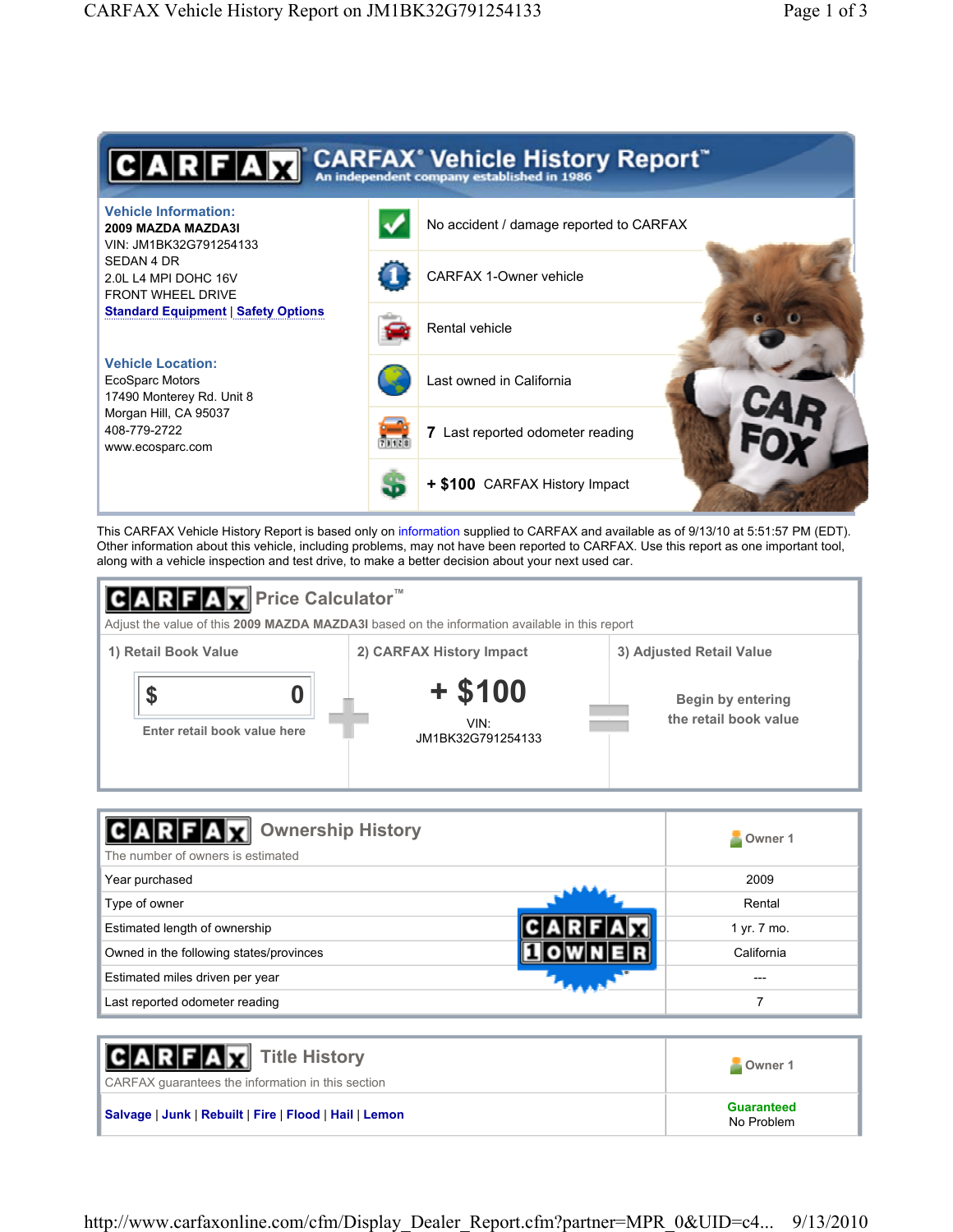| <b>Not Actual Mileage   Exceeds Mechanical Limits</b>                                                                                                                                                                                                                                   | <b>Guaranteed</b><br>No Problem |  |  |  |  |
|-----------------------------------------------------------------------------------------------------------------------------------------------------------------------------------------------------------------------------------------------------------------------------------------|---------------------------------|--|--|--|--|
| <b>GUARANTEED</b> - None of these major title problems were reported by a state Department of Motor Vehicles<br>(DMV). If you find that any of these title problems were reported by a DMV and not included in this report,<br>CARFAX will buy this vehicle back. Register   View Terms |                                 |  |  |  |  |
| <b>Additional History</b><br>Not all accidents / issues are reported to CARFAX                                                                                                                                                                                                          | Owner 1                         |  |  |  |  |
| <b>Total Loss</b>                                                                                                                                                                                                                                                                       | No Issues                       |  |  |  |  |
| No total loss reported to CARFAX.                                                                                                                                                                                                                                                       | Reported                        |  |  |  |  |
| <b>Structural / Frame Damage</b>                                                                                                                                                                                                                                                        | No Issues                       |  |  |  |  |
| No structural / frame damage reported to CARFAX.                                                                                                                                                                                                                                        | Reported                        |  |  |  |  |
| <b>Airbag Deployment</b>                                                                                                                                                                                                                                                                | No Issues                       |  |  |  |  |
| No airbag deployment reported to CARFAX.                                                                                                                                                                                                                                                | Reported                        |  |  |  |  |
| <b>Odometer Rollback</b>                                                                                                                                                                                                                                                                | No Issues                       |  |  |  |  |
| No indication of an odometer rollback.                                                                                                                                                                                                                                                  | Indicated                       |  |  |  |  |
| <b>Accident / Damage</b>                                                                                                                                                                                                                                                                | No Issues                       |  |  |  |  |
| No accidents or damage reported to CARFAX.                                                                                                                                                                                                                                              | Reported                        |  |  |  |  |
| <b>Manufacturer Recall</b>                                                                                                                                                                                                                                                              | No Recalls                      |  |  |  |  |
| No recalls still require repair.                                                                                                                                                                                                                                                        | Reported                        |  |  |  |  |

| $C$ ARFA $R$                                                                                 |                                                                                     | <b>Detailed History</b> |   |                                                              |                                                                                                                  |                                                              | Glossary                                                                                                        |
|----------------------------------------------------------------------------------------------|-------------------------------------------------------------------------------------|-------------------------|---|--------------------------------------------------------------|------------------------------------------------------------------------------------------------------------------|--------------------------------------------------------------|-----------------------------------------------------------------------------------------------------------------|
| <b>Owner 1</b><br>Purchased:<br>Type:<br>Where:<br>Est. miles/year:<br>Est. length<br>owned: |                                                                                     | Date:                   |   | Mileage: Source:                                             |                                                                                                                  | <b>Comments:</b>                                             |                                                                                                                 |
|                                                                                              | 2009<br>Rental<br>California<br>$\cdots$<br>$2/10/09$ -<br>present<br>(1 yr. 7 mo.) | 02/10/2009              | 7 | California<br>Motor Vehicle Dept.<br>South San Francisco, CA |                                                                                                                  | Odometer reading reported<br>Registered as<br>rental vehicle |                                                                                                                 |
|                                                                                              |                                                                                     | 02/11/2009              |   | California<br>Motor Vehicle Dept.<br>South San Francisco, CA | Title issued or updated<br>First owner reported<br>Loan or lien reported<br>Avoid financial<br>a private seller. |                                                              | headaches. Make sure<br>the loan has been paid<br>off if you're buying from                                     |
|                                                                                              |                                                                                     | 09/13/2010              |   | Mazda Motor of America,<br>Inc.                              |                                                                                                                  | No recalls open for repair                                   | I'm here to help! Print and bring my SmartBuyer Checklist<br>when you go to test drive this 2009 Mazda Mazda3I. |

Have Questions? Consumers, please visit our Help Center at www.carfax.com. Dealers or Subscribers, please visit our Help Center at www.carfaxonline.com.